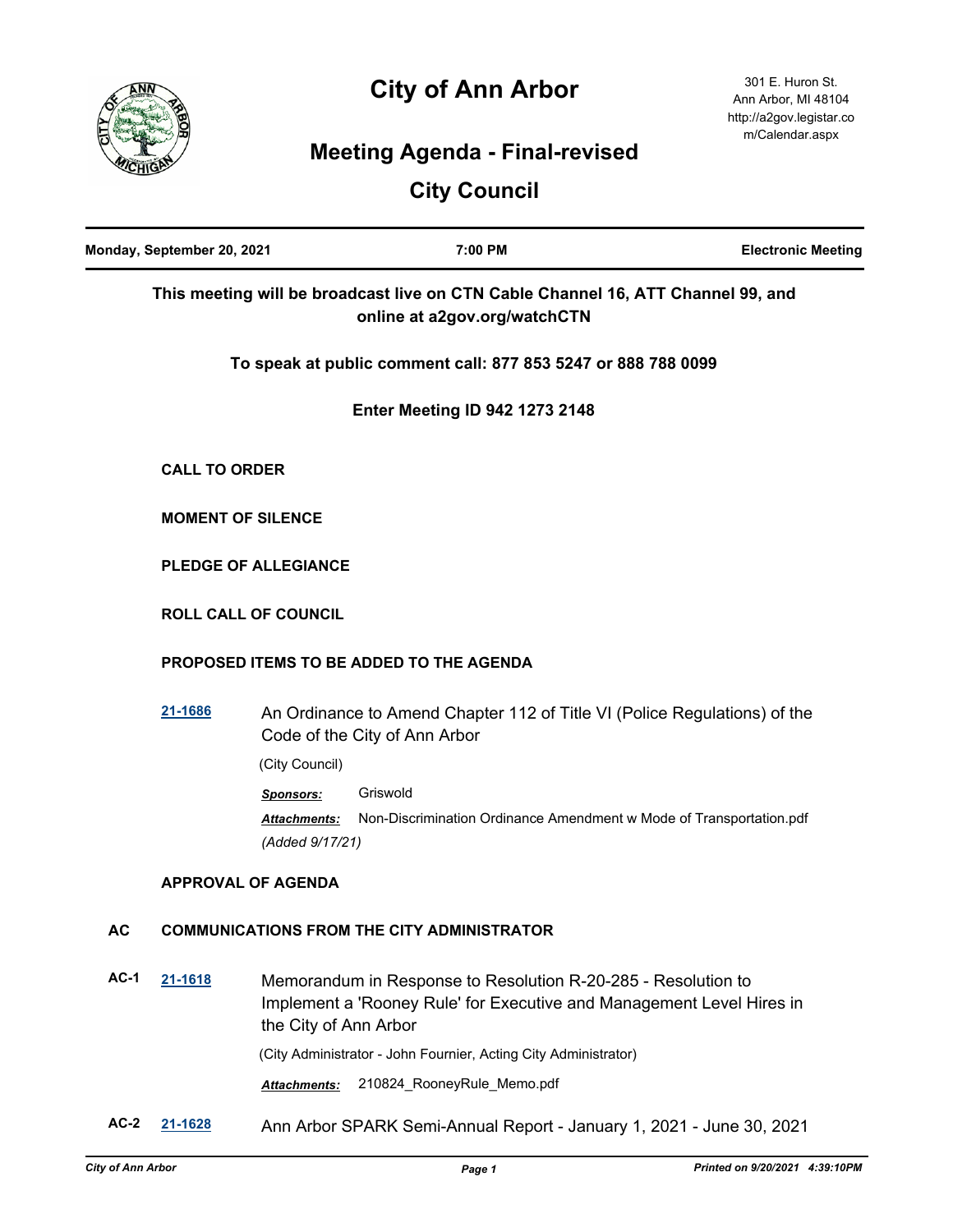(City Administrator - John Fournier, Acting City Administrator)

*Attachments:* SPARK-City of Ann Arbor-Jan-June-2021 Report.pdf *(Added 9/14/21)*

**AC-3 [21-1655](http://a2gov.legistar.com/gateway.aspx?M=L&ID=28581)** Agenda Response Memo and eComments - September 20, 2021 (City Administrator - John Fournier, Acting City Administrator)

> *Attachments:* ecomments\_export.pd.pdf *(Added 9/16/21) (Attachment Added 9/20/21)*

**AC-4 [21-1666](http://a2gov.legistar.com/gateway.aspx?M=L&ID=28592)** Memo in Response to Resolution R-21-326 - Resolution Directing Report to Evaluate Interim Measures to Address Flooding Issues in Narrow Gauge Area (City Administrator - John Fournier, Acting City Administrator) *Attachments:* 210916\_Narrow\_Gauge\_Memo.pdf

*(Added 9/16/21)*

**AC-5 [21-1689](http://a2gov.legistar.com/gateway.aspx?M=L&ID=28615)** City Administrator's Report - September 20, 2021 (City Administrator - John Fournier, Acting City Administrator) *Attachments:* 210920 City Administrator's Update Final.pdf *(Added 9/20/21)*

#### **INT INTRODUCTIONS**

**PUBLIC COMMENTARY - RESERVED TIME (3 MINUTES PER SPEAKER)**

**\* (SPEAKERS ARE NOT PERMITTED TO GRANT THEIR RESERVED TIME TO AN ALTERNATE SPEAKER)**

**\* ACCOMMODATIONS CAN BE MADE FOR PERSONS NEEDING ASSISTANCE WHILE ADDRESSING COUNCIL**

- **1. Paul Zavala Flooding Issues in Narrow Gauge Area (AC-4)**
- **2. Milt Baker Flooding Issues in Narrow Gauge Area (AC-4)**
- **3. Laura Loken Flooding Issues in Narrow Gauge Area (AC-4)**
- **4. Ingrid Gunderson Flooding Issues in Narrow Gauge Area (AC-4)**
- **5. Larry Deck East Medical Center Drive Bridge Rehabilitation and Widening Project (CA-1)**
- **6. Amir Fleischmann Resolution to Create the Ann Arbor Renters Commission (DC-2)**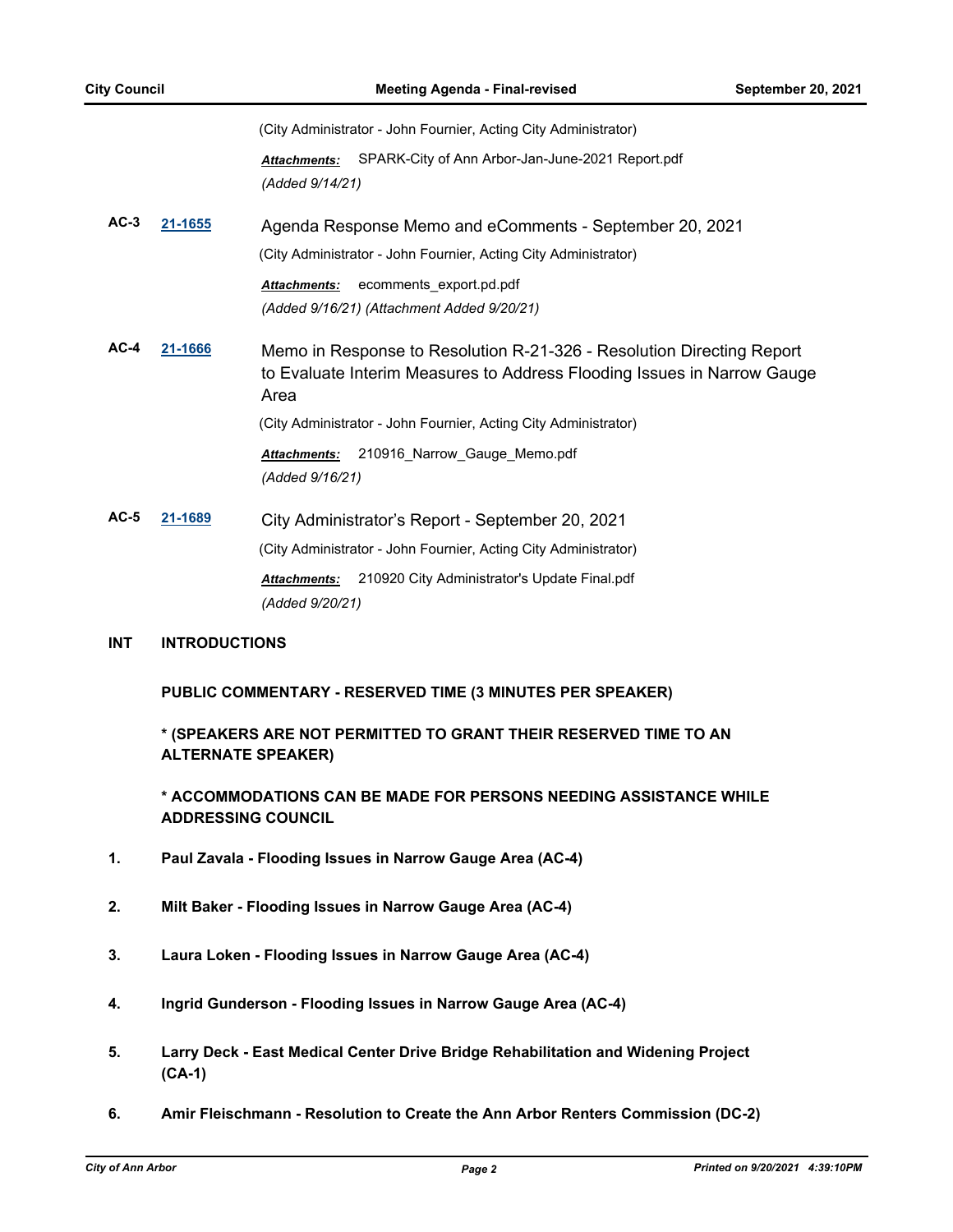## **7. Ember McCoy - Resolution to Create the Ann Arbor Renters Commission (DC-2)**

#### **CC COMMUNICATIONS FROM COUNCIL**

### **MC COMMUNICATIONS FROM THE MAYOR**

- **MC-1 [21-1642](http://a2gov.legistar.com/gateway.aspx?M=L&ID=28568)** Nominations and Appointments for September 20, 2021 (Mayor's Office) *(Added 9/17/21)*
- **MC-2 [21-1648](http://a2gov.legistar.com/gateway.aspx?M=L&ID=28574)** Resolution to Appoint Paul Krutko to the Economic Development Corporation Board (7 Votes Required) (Mayor's Office) *Sponsors:* Taylor *(Added 9/17/21)*

#### **CA CONSENT AGENDA**

| $CA-1$ | 21-1442 | Resolution to Approve a Professional Services Agreement with DLZ<br>Michigan, Inc. for Engineering Design Services for the E. Medical Center<br>Drive Bridge Rehabilitation and Widening Project (\$1,011,319.29) (RFP<br>$21-20$ |
|--------|---------|-----------------------------------------------------------------------------------------------------------------------------------------------------------------------------------------------------------------------------------|
|        |         | (Engineering - Craig Hupy, Public Services Area Administrator)                                                                                                                                                                    |
|        |         | Exhibit A - Scope of Services -DLZ 210813.pdf, Exhibit B - Fees - DLZ<br><b>Attachments:</b><br>210813.pdf, PSA -DLA -210823.pdf                                                                                                  |
| $CA-2$ | 21-1572 | Resolution to Approve a Contribution Agreement with Traver Lakes<br>Community Maintenance Association Regarding the Replacement of a<br>Sidewalk on Traver Boulevard between Lakehurst Lane and Nixon Road<br>(\$56,000.00)       |
|        |         | (Engineering - Craig Hupy, Public Services Area Administrator)                                                                                                                                                                    |
|        |         | Traver Lakes Agreement for Traver Blvd Sidewalk - Signed.pdf<br><b>Attachments:</b>                                                                                                                                               |
| $CA-3$ | 21-1026 | Resolution to Appropriate the Downtown Development Authority's<br>Contribution to the Streetlight Replacement and Painting Project<br>(\$150,000.00) (8 Votes Required)                                                           |
|        |         | (Engineering - Craig Hupy, Public Services Area Administrator)                                                                                                                                                                    |
|        |         | DDA Cost-Sharing Agreement 20210817.pdf<br><b>Attachments:</b>                                                                                                                                                                    |
| $CA-4$ | 21-1050 | Resolution to Approve a Professional Services Agreement with Davey<br>Resource Group, Inc. for the 2021 Urban & Community Forest<br>Management Plan Update (\$113,000.00) and to Appropriate the General                          |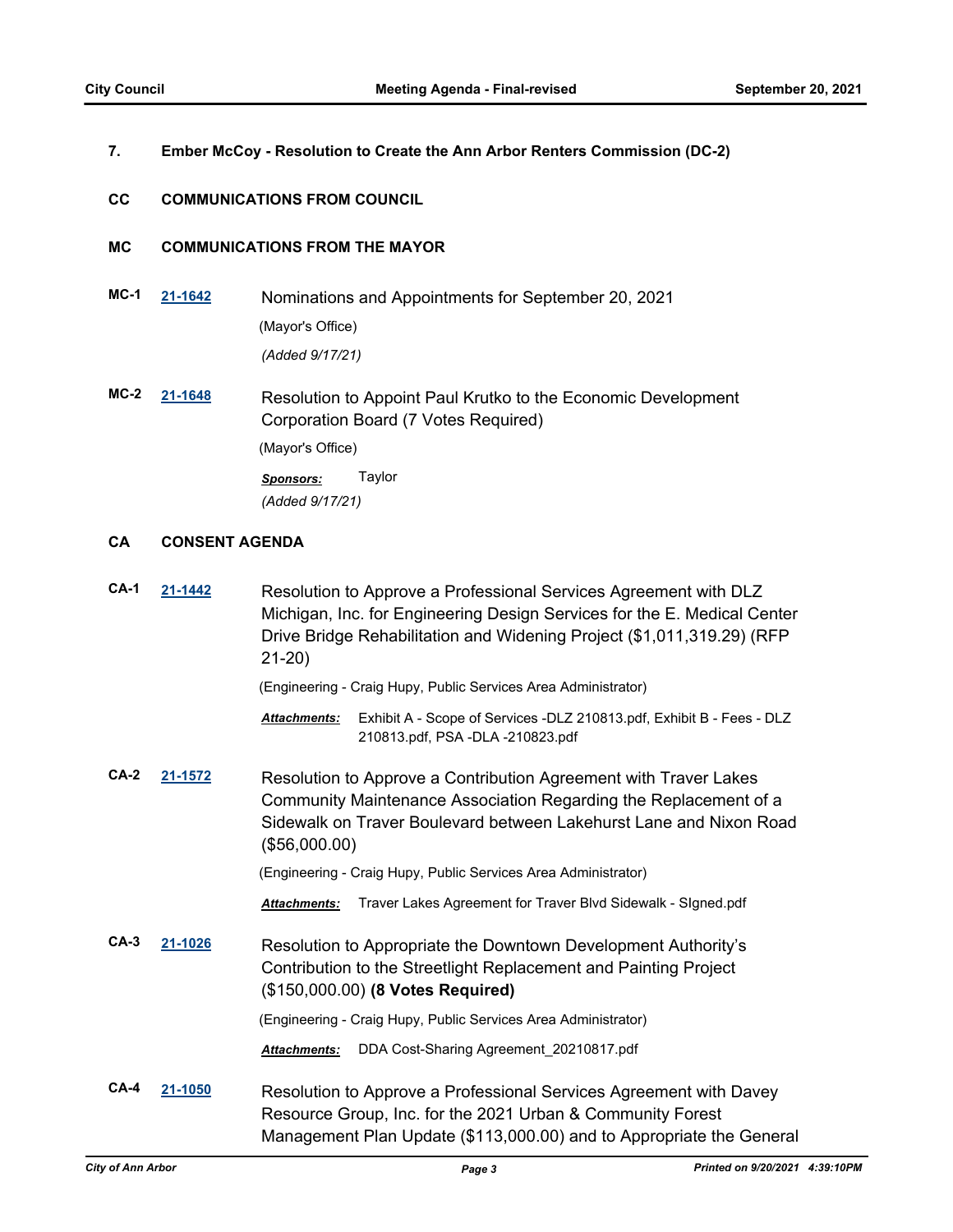|             |         | Fund Project Share (\$11,300.00) (8 Votes Required)                                                                                                                                                                                                                                                                                                                                                                              |
|-------------|---------|----------------------------------------------------------------------------------------------------------------------------------------------------------------------------------------------------------------------------------------------------------------------------------------------------------------------------------------------------------------------------------------------------------------------------------|
|             |         | (Public Works - Craig Hupy, Public Services Area Administrator)                                                                                                                                                                                                                                                                                                                                                                  |
|             |         | RFP_21-11_Document - FINAL.pdf, RFP_21-11_Addendum1_final.pdf,<br>Attachments:<br>PROPOSAL_Davey.pdf, FEES_Davey_Revised1.pdf, RFP21-11 Evaluation<br>Summary.pdf, Professional Services Agreement - 2021 DRG Urban &<br>Community Forest Management Plan Update.pdf                                                                                                                                                             |
| $CA-5$      | 21-1599 | Resolution to Approve a Grant Application to the Michigan Department of<br>Natural Resources Grants Management for the Acquisition of Land and<br>Site Improvements Along the Huron River at 841 Broadway Street for Up to<br>5 Million Dollars<br>(Community Services - Derek Delacourt, Community Services Area Administrator)<br>LetterofIntenttodonate.pdf, LetterofIntentforMatchingContribution.pdf<br><b>Attachments:</b> |
| CA-6        | 21-1565 | Resolution to Approve the Purchase of a John Deere Wheel Loader from<br>AIS Construction Equipment Corp. (MiDeal - \$244,208.89)                                                                                                                                                                                                                                                                                                 |
|             |         | (Fleet & Facilities Services - John Fournier, Acting City Administrator)                                                                                                                                                                                                                                                                                                                                                         |
|             |         | AIS Quote - Wheel Loader.pdf, MiDeal Contract 071B7700090.pdf<br>Attachments:                                                                                                                                                                                                                                                                                                                                                    |
| <b>CA-7</b> | 21-1563 | Resolution to Amend the Fleet and Facility Unit FY 2022 Budget by<br>Appropriating Funds in the Amount of \$152,500.00 and to Authorize the<br>Purchase of a 2022 Mini Walk Around Rescue Apparatus from Spencer<br>Manufacturing Inc. (Pennsylvania COSTARS Purchasing Agreement -<br>\$145,096.00) (8 Votes Required)                                                                                                          |
|             |         | (Fleet & Facilities Services - John Fournier, Acting City Administrator)                                                                                                                                                                                                                                                                                                                                                         |
|             |         | COSTARS Contract 13 - Spencer Manufacturing.pdf, AAFD Proposal -<br><b>Attachments:</b><br>Rescue Unit .pdf, AAFD Rescue Unit Specs 8-30-21.pdf                                                                                                                                                                                                                                                                                  |
| $CA-8$      | 21-1596 | Resolution to Approve Holdover of the Current Lease and Authorize a New<br>Lease of the Old Fire Station to the Ann Arbor Hands-On Museum (8<br><b>Votes Required)</b>                                                                                                                                                                                                                                                           |
|             |         | (City Administrator - John Fournier, Acting City Administrator)                                                                                                                                                                                                                                                                                                                                                                  |
|             |         | 8-5-81 AAHOM Lease.pdf<br><b>Attachments:</b>                                                                                                                                                                                                                                                                                                                                                                                    |
| $CA-9$      | 21-1537 | Resolution to Approve Street Closings for the Ann Arbor Thanksgiving Day<br>Turkey Trot - Thursday, November 25, 2021                                                                                                                                                                                                                                                                                                            |
|             |         | (Community Services - Derek Delacourt, Community Services Area Administrator)                                                                                                                                                                                                                                                                                                                                                    |
|             |         | 2021 Trot Map.pdf<br><b>Attachments:</b>                                                                                                                                                                                                                                                                                                                                                                                         |
|             |         | (Attachment Revised 9/20/21)                                                                                                                                                                                                                                                                                                                                                                                                     |
| РH          |         | PUBLIC HEARINGS (3 MINUTES PER SPEAKER)                                                                                                                                                                                                                                                                                                                                                                                          |

**PH-1 [21-1258](http://a2gov.legistar.com/gateway.aspx?M=L&ID=27189)** An Ordinance to Add Sections 10:147 and to Amend Sections 10:1c,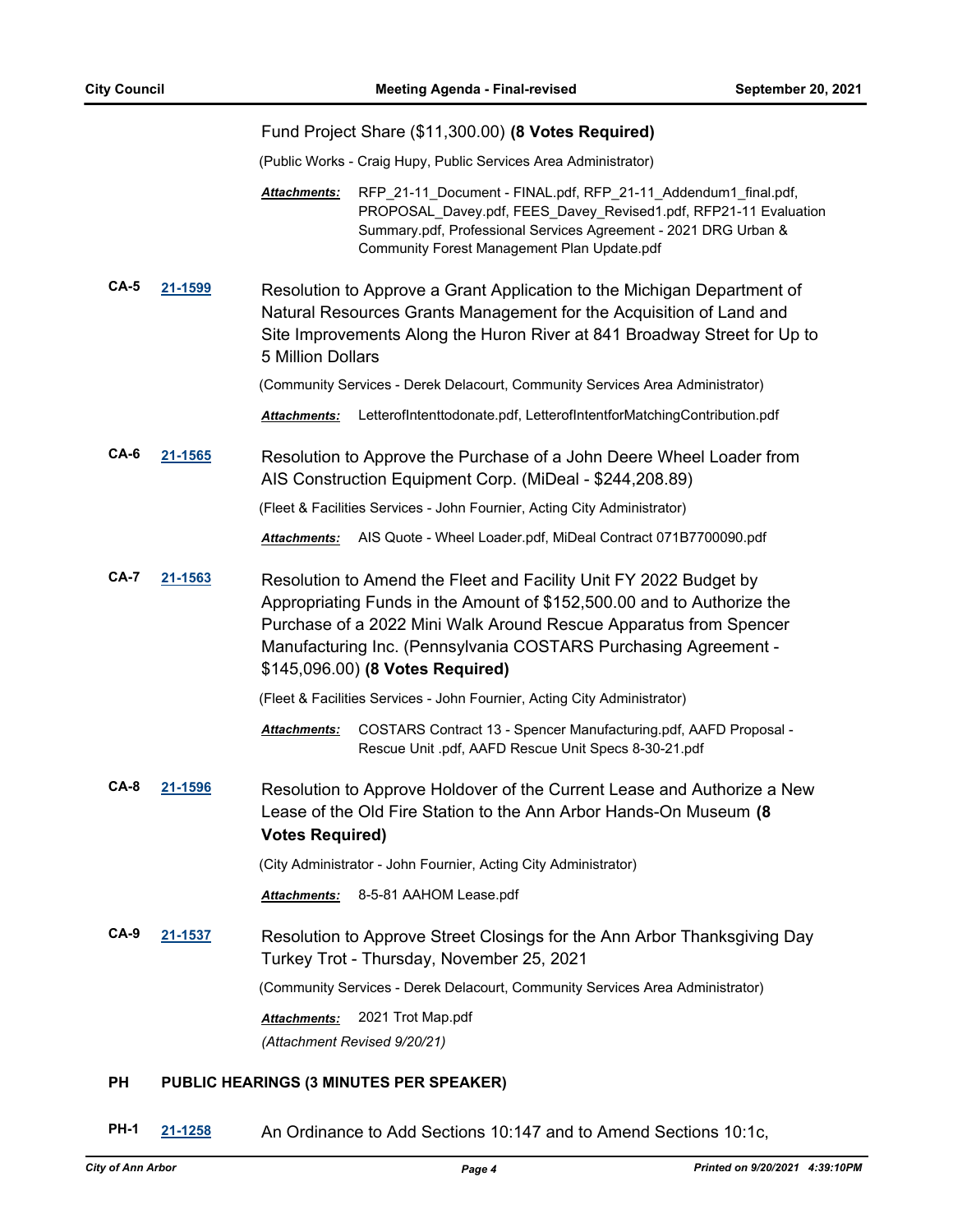|      |         |                                                                                                                        | 10:90, 10:97, 10:146, and 10:149 of Chapter 126 (Traffic) of Title X of the<br>Code of the City of Ann Arbor (Personal Mobility Vehicle) (ORD-21-27)                                                                                        |
|------|---------|------------------------------------------------------------------------------------------------------------------------|---------------------------------------------------------------------------------------------------------------------------------------------------------------------------------------------------------------------------------------------|
|      |         |                                                                                                                        | (Engineering - Craig Hupy, Public Services Area Administrator)                                                                                                                                                                              |
|      |         | <b>Attachments:</b>                                                                                                    | ORD-21-27 Briefed.pdf, Personal Mobility Ordinance.pdf, Transportation<br>Commission Proposed Personal Mobility Ordinance (track changes from<br>existing ordinance) FINAL 2021.08.04.pdf, Trans Comm May 2021<br>Meeting Minutes FINAL.pdf |
|      |         | (See B-1)                                                                                                              |                                                                                                                                                                                                                                             |
| PH-2 | 21-1512 | An Ordinance to Amend Chapter 107 (Animals) of Title IX (Police<br>Regulations) of the Ann Arbor City Code (ORD-21-28) |                                                                                                                                                                                                                                             |
|      |         |                                                                                                                        |                                                                                                                                                                                                                                             |
|      |         | (City Council)                                                                                                         |                                                                                                                                                                                                                                             |
|      |         | <b>Sponsors:</b>                                                                                                       | Taylor and Eyer                                                                                                                                                                                                                             |
|      |         | <b>Attachments:</b>                                                                                                    | ORD-21-28 Briefed.pdf, Amendments to Chapter 107 (Animals) Title IX<br>Revised 090321.pdf, Amendments to Chapter 107 (Animals) Title IX .pdf                                                                                                |
|      |         | (See B-2)                                                                                                              |                                                                                                                                                                                                                                             |

#### **A APPROVAL OF COUNCIL MINUTES**

**A-1 [21-1621](http://a2gov.legistar.com/gateway.aspx?M=L&ID=28547)** Regular Session Meeting Minutes of September 7, 2021 (City Clerk - Jacqueline Beaudry) *Attachments:* 09-07-21 Draft Minutes.pdf, Council Emails 9-7-2021.pdf

*(Attachments Added 9/16/21)*

## **B ORDINANCES - SECOND READING**

**B-1 [21-1258](http://a2gov.legistar.com/gateway.aspx?M=L&ID=27189)** An Ordinance to Add Sections 10:147 and to Amend Sections 10:1c, 10:90, 10:97, 10:146, and 10:149 of Chapter 126 (Traffic) of Title X of the Code of the City of Ann Arbor (Personal Mobility Vehicle) (ORD-21-27)

(Engineering - Craig Hupy, Public Services Area Administrator)

ORD-21-27 Briefed.pdf, Personal Mobility Ordinance.pdf, Transportation Commission Proposed Personal Mobility Ordinance (track changes from existing ordinance)\_FINAL\_2021.08.04.pdf, Trans Comm May 2021 Meeting Minutes FINAL.pdf *Attachments:*

*(See PH-1)*

**B-2 [21-1512](http://a2gov.legistar.com/gateway.aspx?M=L&ID=28438)** An Ordinance to Amend Chapter 107 (Animals) of Title IX (Police Regulations) of the Ann Arbor City Code (ORD-21-28)

(City Council)

| Sponsors:    | Taylor and Eyer                                                                                                                              |
|--------------|----------------------------------------------------------------------------------------------------------------------------------------------|
| Attachments: | ORD-21-28 Briefed.pdf, Amendments to Chapter 107 (Animals) Title IX<br>Revised 090321.pdf, Amendments to Chapter 107 (Animals) Title IX .pdf |
| (See PH-2)   |                                                                                                                                              |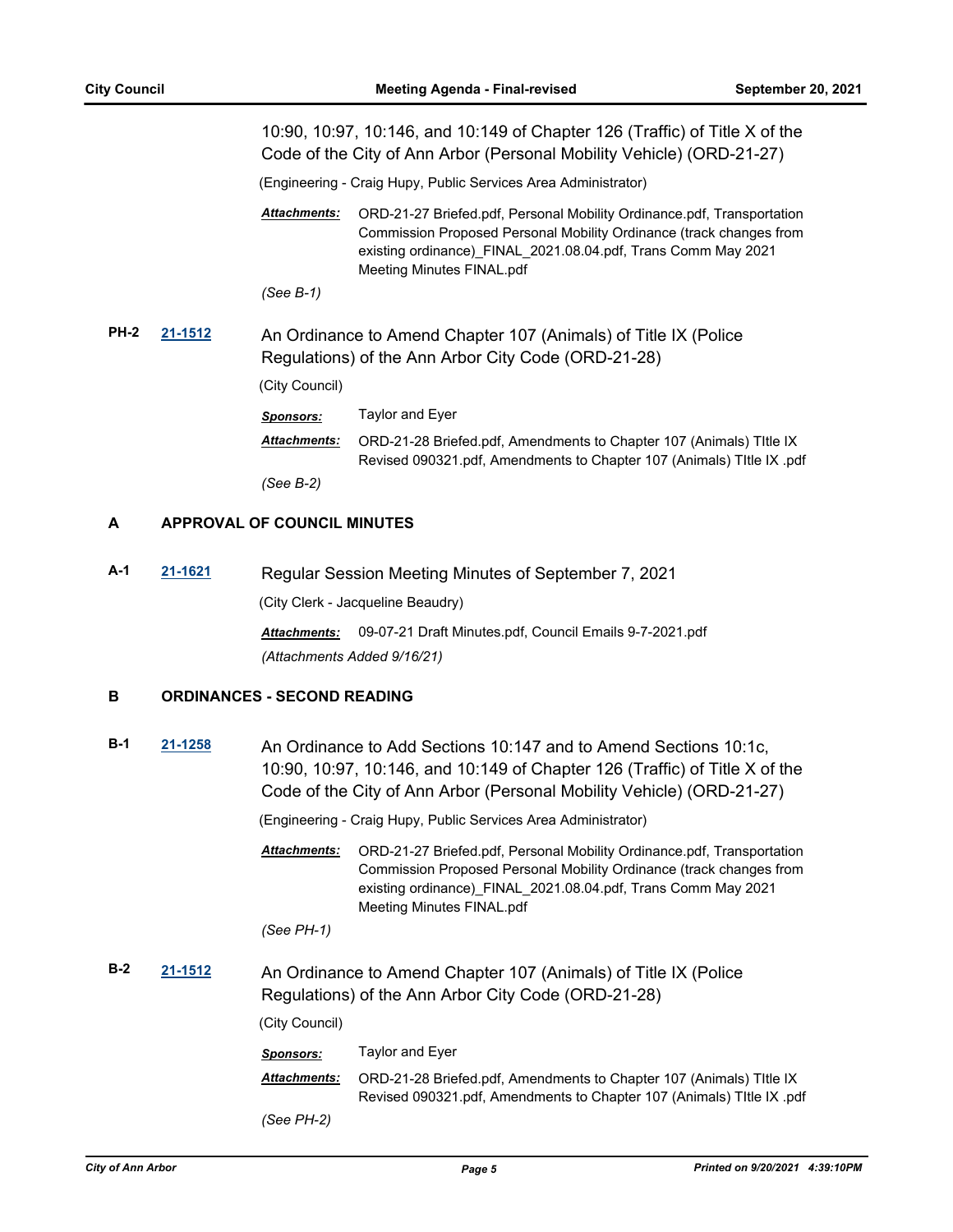## **C ORDINANCES - FIRST READING**

#### **C New Business - Staff:**

**C-1 [21-1496](http://a2gov.legistar.com/gateway.aspx?M=L&ID=28422)** An Ordinance to Amend Section 5.15.2 of Chapter 55 (Unified Development Code) of Title V of Code of The City of Ann Arbor - (Remove Warehousing and Indoor Storage in C2B Districts)

(City Planning Commission - Derek Delacourt, Community Services Area Administrator)

Ordinance - UDC Amendment - Remove Warehousing and Indoor Storage from C2B District.pdf, Ordinance Amendment Staff Report w Attach - Storage Facilities.pdf, 01-05-2021 CPC Approved Meeting Minutes w Links.pdf, C2B Zoning Map.pdf *Attachments:*

## **D MOTIONS AND RESOLUTIONS**

#### **Unfinished Business - Council:**

**DC-1 [21-1485](http://a2gov.legistar.com/gateway.aspx?M=L&ID=28411)** Resolution Appointing Members to the Hayden House Historic District Study Committee (Community Services - Derek Delacourt, Community Services Area Administrator) *Sponsors:* Taylor *(Referred from 9/7/21 Regular Session)*

## **DC New Business - Council:**

**DC-2 [21-1649](http://a2gov.legistar.com/gateway.aspx?M=L&ID=28575)** Resolution to Create the Ann Arbor Renters Commission (City Council) *Sponsors:* Disch, Radina, Taylor, Briggs and Griswold *(Added 9/14/21) (Revised 9/15/21)*

#### **DB New Business - Boards and Commissions:**

**DS New Business - Staff:**

**CLOSED SESSION UNDER THE MICHIGAN OPEN MEETINGS ACT, INCLUDING BUT NOT LIMITED TO, LABOR NEGOTIATIONS STRATEGY, PURCHASE OR LEASE OF REAL PROPERTY, PENDING LITIGATION AND ATTORNEY/CLIENT PRIVILEGED COMMUNICATIONS SET FORTH OR INCORPORATED IN MCLA 15.268 (C), (D) (E), AND (H).**

- **E & F CLERK'S REPORT OF COMMUNICATIONS, PETITIONS AND REFERRALS**
- **E The following communications were referred as indicated:**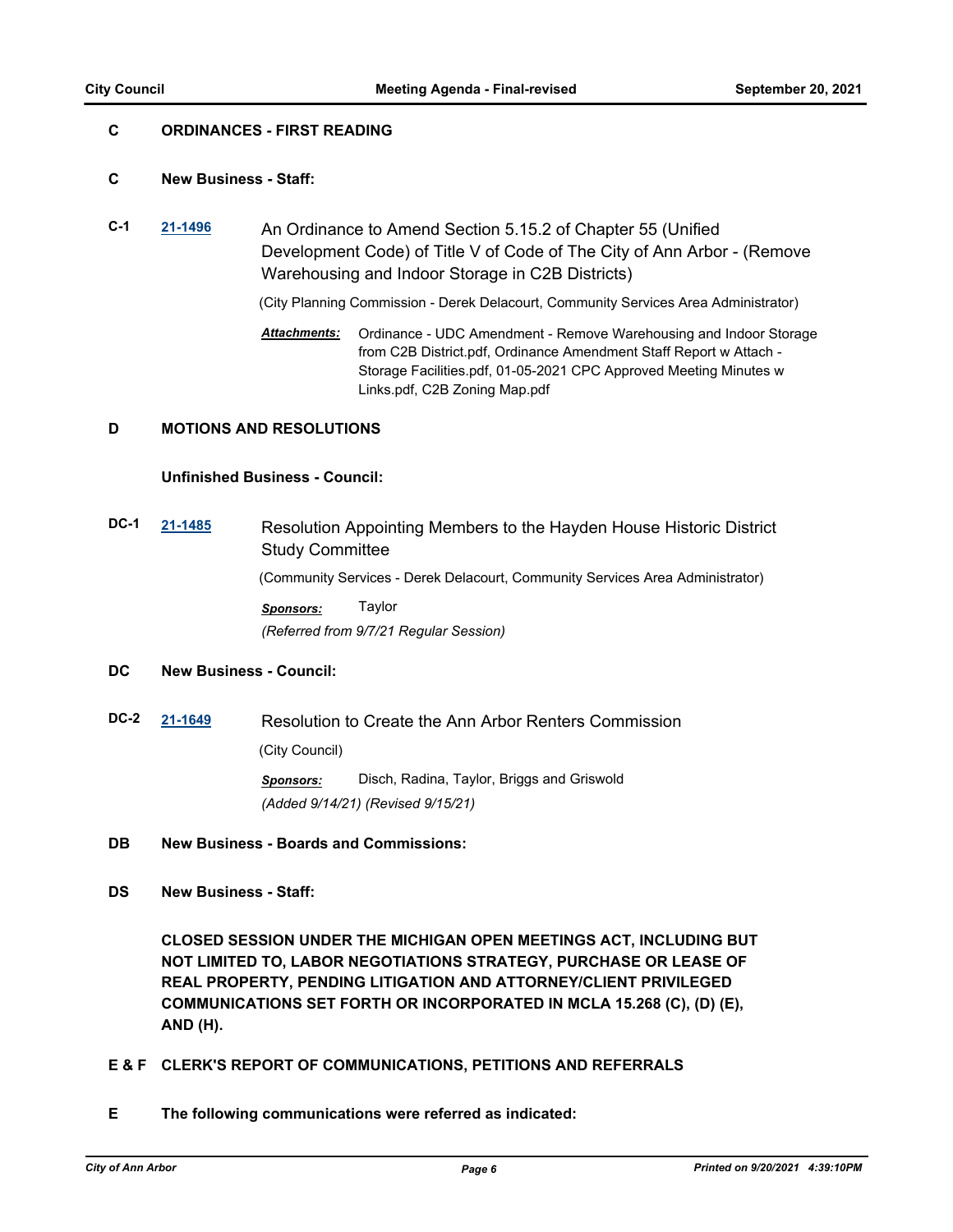| $E-1$ | 21-1500 | Human Rights Commission Resolution Condemning Offensive And/Or<br><b>Hateful Speech</b>                                                                                                                                                                                                                                                                                                                     |  |
|-------|---------|-------------------------------------------------------------------------------------------------------------------------------------------------------------------------------------------------------------------------------------------------------------------------------------------------------------------------------------------------------------------------------------------------------------|--|
|       |         | (Human Rights Commission)                                                                                                                                                                                                                                                                                                                                                                                   |  |
|       |         | Resolution Condemning Offensive And-Or Hateful Speech.pdf<br><b>Attachments:</b>                                                                                                                                                                                                                                                                                                                            |  |
| $E-2$ | 21-1575 | Communication from Michigan Department of Environment, Great Lakes,<br>and Energy (EGLE) regarding the issuance of Permit No. WRP030517 -<br>Ann Arbor Public Services - Sustainability                                                                                                                                                                                                                     |  |
|       |         | (City Clerk - Jacqueline Beaudry)                                                                                                                                                                                                                                                                                                                                                                           |  |
|       |         | EGLE Permit No. WRP030517.pdf, EGLE WRP030517 Placard.pdf, EGLE<br>Attachments:<br>WRP030517 Approved Plans.pdf                                                                                                                                                                                                                                                                                             |  |
| $E-3$ | 21-1620 | Communication from Michigan Department of Environment, Great Lakes,<br>and Energy (EGLE), Water Resources Division, regarding the public<br>notice documents for the proposed New Use of National Pollutant<br>Discharge Elimination System (NPDES) Certificate of Coverage to<br>Hoover Greene Owner LLC for the 950 Greene Street Pool: COC No.<br>MIG760057 - Ann Arbor Public Services - Sustainability |  |
|       |         | (City Clerk - Jacqueline Beaudry)                                                                                                                                                                                                                                                                                                                                                                           |  |
|       |         | EGLE COC No. MIG760057.pdf<br><b>Attachments:</b>                                                                                                                                                                                                                                                                                                                                                           |  |
| E-4   | 21-1594 | Communication from Michigan Governor Gretchen Whitmer Regarding<br><b>Timeliness of Charter Amendment Submissions</b>                                                                                                                                                                                                                                                                                       |  |
|       |         | (City Clerk - Jacqueline Beaudry)                                                                                                                                                                                                                                                                                                                                                                           |  |
|       |         | Michigan Assn of County Clerks- Notice Letter.pdf<br><b>Attachments:</b>                                                                                                                                                                                                                                                                                                                                    |  |
| E-5   | 21-1604 | Communication from the Washtenaw County Clerk regarding notice of<br>virtual public hearings scheduled for September 2021 by the Washtenaw<br>County Apportionment Commission, seeking public input regarding the<br>2022 Washtenaw County Apportionment Plan.                                                                                                                                              |  |
|       |         | (City Clerk - Jacqueline Beaudry)                                                                                                                                                                                                                                                                                                                                                                           |  |
|       |         | Attachments:<br>Press Release - Apportionment Commission Public Hearings.pdf, Notice of<br>Public Hearings - Washtenaw Co Apportionment Commission.pdf, Flier -<br>Apportionment Commission Public Input.jpg                                                                                                                                                                                                |  |
| F     |         | The following minutes were received for filing:                                                                                                                                                                                                                                                                                                                                                             |  |
| F-1   | 20-1641 | <b>ICPOC Draft September 2020 Meeting Minutes</b>                                                                                                                                                                                                                                                                                                                                                           |  |
|       |         | (Independent Community Police Oversight Commission)                                                                                                                                                                                                                                                                                                                                                         |  |
|       |         | Draft September's Meeting Minutes25-Sep-2020-02-14-14.pdf<br>Attachments:                                                                                                                                                                                                                                                                                                                                   |  |
| $F-2$ | 20-1761 | Human Rights Commission September 2020 Minutes                                                                                                                                                                                                                                                                                                                                                              |  |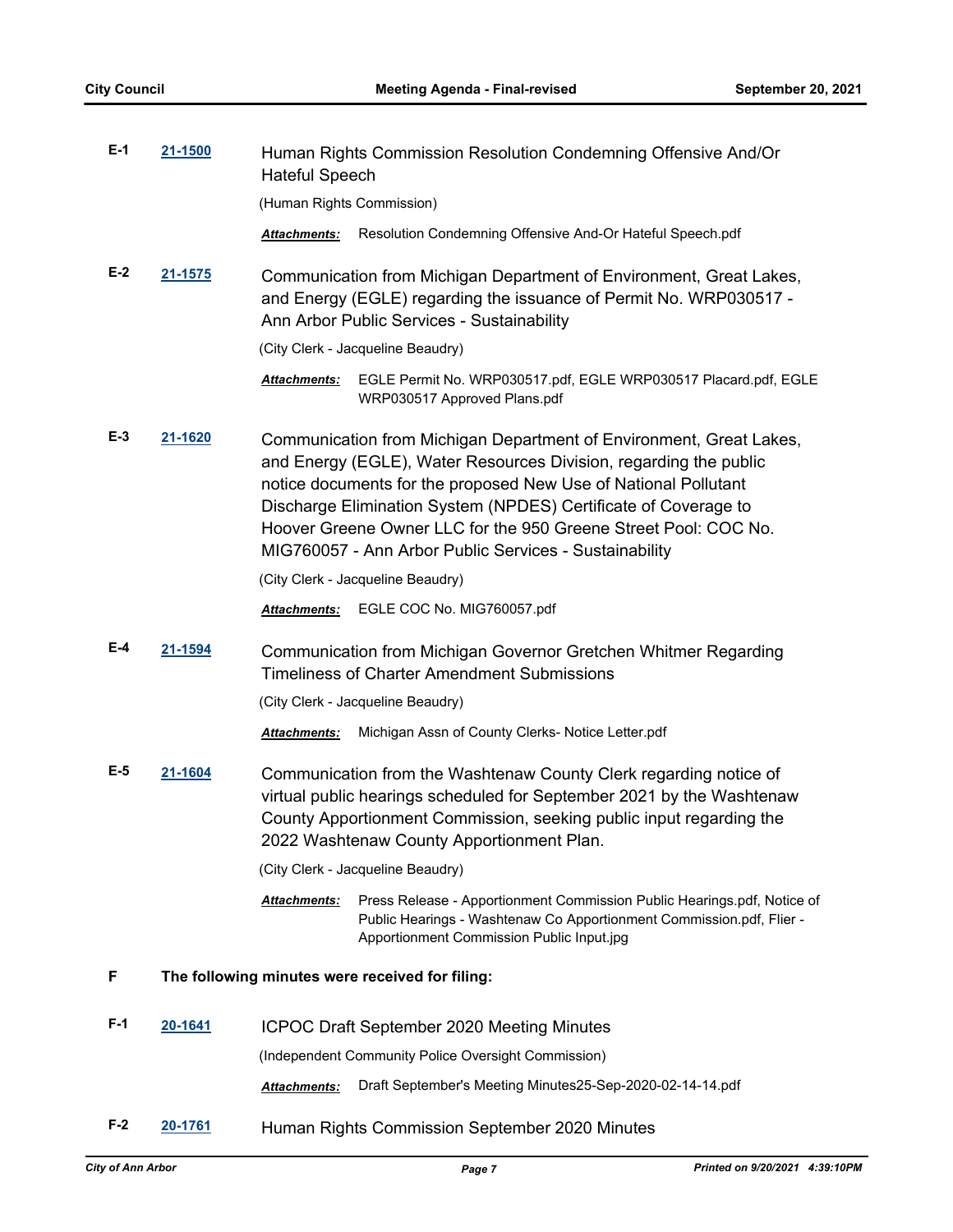|      |                | (Human Rights Commission)                                                      |
|------|----------------|--------------------------------------------------------------------------------|
|      |                | SeptemberMeetingMinutes17-Nov-2020-10-37-13.pdf<br><b>Attachments:</b>         |
| F-3  | 21-1433        | Greenbelt Advisory Commission (GAC) Minutes May 6, 2021                        |
|      |                | GAC Meeting Minutes 5-6-21.pdf<br><b>Attachments:</b>                          |
| F-4  | 21-1444        | <b>July 2021 Transportation Commission Meeting Minutes</b>                     |
|      |                | July Meeting Minutes DRAFT.pdf, July Meeting Minutes FINAL.pdf<br>Attachments: |
| F-5  | 21-1516        | August 3, 2021 City Planning Commission Meeting Minutes                        |
|      |                | (Planning and Development Services)                                            |
|      |                | Attachments: 8-3-2021 CPC Minutes 2.pdf                                        |
| F-6  | <u>21-1529</u> | Human Rights Commission June 2021 Meeting Minutes                              |
|      |                | (Human Rights Commission)                                                      |
|      |                | HRC June Meeting Minutes16-Aug-2021-11-44-18.pdf<br><b>Attachments:</b>        |
| F-7  | 21-1531        | City Election Commission Meeting Minutes of January 14, 2021                   |
|      |                | (City Clerk - Jacqueline Beaudry)                                              |
|      |                | EC Minutes 2021-01-14.pdf<br><b>Attachments:</b>                               |
| F-8  | 21-1549        | ICPOC June 2021 Meeting Minutes                                                |
|      |                | (Independent Community Police Oversight Commission)                            |
|      |                | ICPOC June Meeting Minutes23-Aug-2021-04-03-26.pdf<br><b>Attachments:</b>      |
| F-9  | 21-1550        | LDFA Board Meeting Minutes - July 22, 2021                                     |
|      |                | (Local Development Finance Authority (LDFA) - Marti Praschan, CFO)             |
|      |                | LDFA Board Meeting Minutes - July 22, 2021.pdf<br><b>Attachments:</b>          |
| F-10 | 21-1570        | Insurance Board Meeting Minutes - August 26, 2021                              |
|      |                | (Insurance Administration, Board of - Michael Pettigrew, Treasurer)            |
|      |                | Insurance Board Minutes 082621.pdf<br><b>Attachments:</b>                      |
| G    |                | <b>COMMUNICATIONS FROM THE CITY ATTORNEY</b>                                   |
|      |                |                                                                                |

**PUBLIC COMMENT - GENERAL (3 MINUTES EACH)**

## **COMMUNICATIONS FROM COUNCIL**

### **ADJOURNMENT**